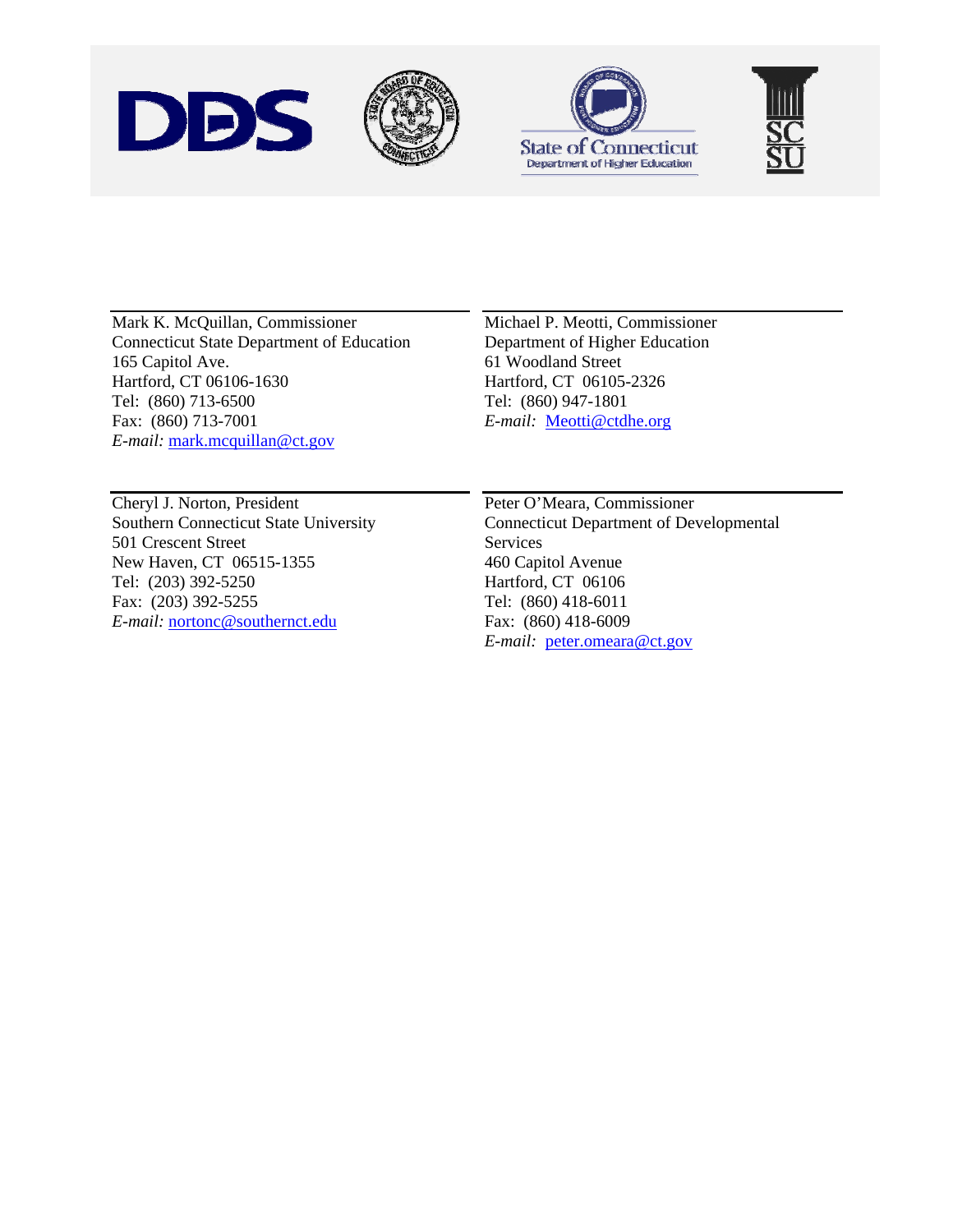## Designees - Special Act 08-5

Ruth Eren, Associate Professor, School of Education Davis Hall Southern Connecticut State University 501 Crescent Street New Haven, CT 06515 Tel: (203) 392-5947 *E-mail:* [erenr1@southernct.edu](mailto:erenr1@southernct.edu)

Jacqueline Kelleher, Education Consultant Division of Family and Student Support Services, Bureau of Special Education Connecticut State Department of Education 165 Capitol Ave., Room 369 Hartford, CT 06106-1630 Tel: (860) 713-6918 Fax: (860) 713-7051 *E-mail:* [jacqueline.kelleher@ct.gov](mailto:jacqueline.kelleher@ct.gov)

Kathy Reddington, Autism Pilot Project Coordinator Department of Developmental Services 460 Capitol Avenue Hartford, CT 06106 Tel: (860) 418-6026 Fax: (860) 418-6003 *E-mail*: [kathryn.reddington@ct.gov](mailto:kathryn.reddington@ct.gov)

Anne Louise Thompson, Chief Division of Family and Student Support Services, Bureau of Special Education Connecticut State Department of Education 165 Capitol Avenue, Room 360 Hartford, CT 06106-1630 Tel: (860) 713-6912 Fax: (860) 713-7014 *E-mail*: [annelouise.thompson@ct.gov](mailto:annelouise.thompson@ct.gov)

Jonas Zdanys, Associate Commissioner for Academic Affairs & Chief Academic Officer Department of Higher Education 61 Woodland Street Hartford, CT 06105-2326 Tel: (860) 947-1822 *E-mail*: [JZdanys@ctdhe.org](mailto:JZdanys@ctdhe.org)